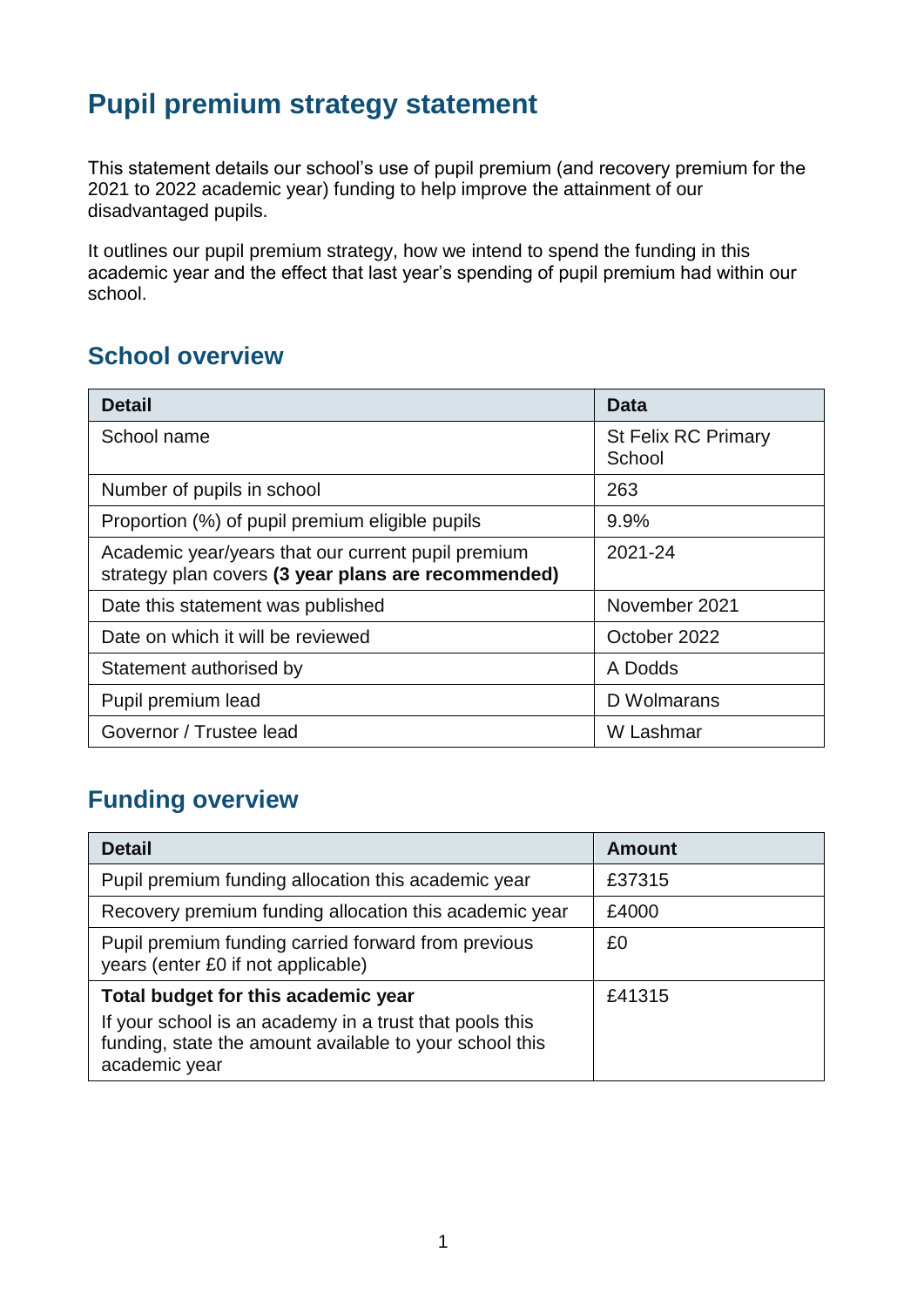# **Part A: Pupil premium strategy plan**

## **Statement of intent**

*Each of us is willed. Each of us is loved. Each of us is necessary* – Pope Benedict XVI

The aim of our pupil premium strategy is to ensure that children feel loved and willed and have the chance to make good progress and achieve high attainment across all subjects. This applies to all our pupils regardless of whether they are disadvantaged or not. The activity outlined in this statement aims to ensure support is available to make this a viable claim for pupils who face the challenges detailed below.

There may be complex family situations that prevent children from flourishing. The challenges are varied and there is no "one size fits all". Some children in receipt of free school meals do not demonstrate any of the listed challenges.

We adopt a tiered approach to Pupil Premium spending. It is as follows:

#### **Quality First Teaching**

High-quality teaching is key to our approach, with a focus on areas in which disadvantaged pupils demonstrate that they require the most support as identified by our regular diagnostic assessments. Quality first teaching is proven to have the greatest impact on closing the disadvantage attainment gap and at the same time will benefit the non-disadvantaged pupils in our school. Implicit in the intended outcomes detailed below, is the intention that non-disadvantaged pupils' attainment will be sustained and improved alongside progress for their disadvantaged peers.

Spending on ensuring high quality teaching might, but not exclusively, include

- professional development, training and support
- access to diagnostic assessment materials
- access to systems to support the analysis of data and identification of a pupil's specific academic strengths and weaknesses.

#### **Targeted academic support**

Evidence consistently shows the positive impact that targeted academic support can have, including on those who are not making good progress. Teaching assistants have access to pupils' question level analysis to provide focused interventions where appropriate and classroom-based support which supplements the teacher where cohort wide gaps are identified. Teaching assistants work to engage and motivate children to develop reading skills across KS1 with regular 1:1 support and assessment linked to classroom activities. A systematic phonics programme across KS1 rapidly identifies those in need of additional support and targeted groups address this need.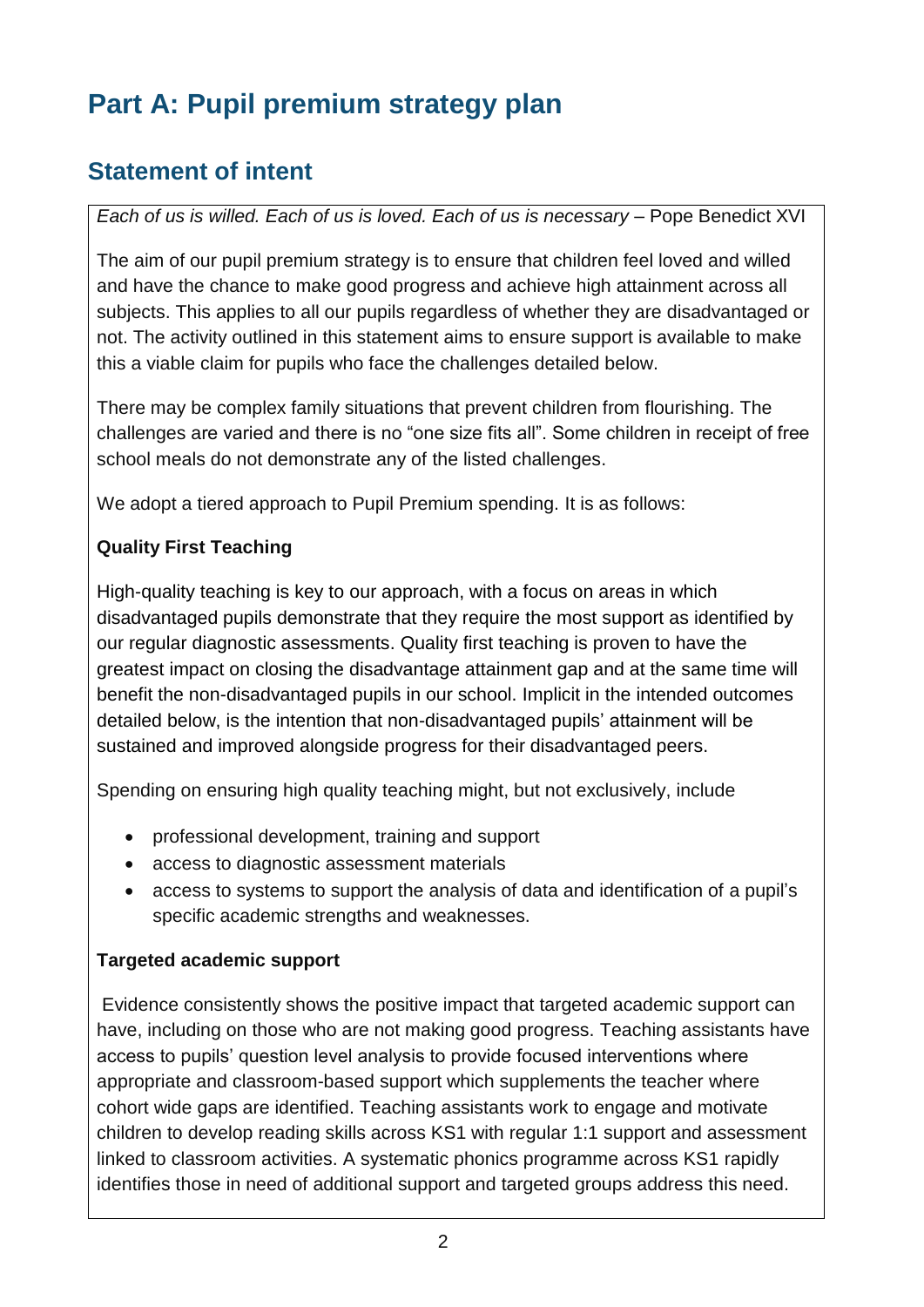#### **Wider strategies**

Extra-curricular activities increase pupil motivation to attend school, provide regular opportunities to experience good quality spoken and written language, ensure access to learning support for those with limited access to support at home and enable pupils to experience the benefits of supporting others. Studies have shown that giving is beneficial for combating stress, depression and anxiety and also serves to improve self-confidence and provide a sense of purpose. Our Wraparound provision is free to pupil premium pupils which has improved attendance, punctuality and access to after school activities. All staff have a collective responsibility for disadvantaged pupil outcomes and maintaining high expectations.

Our strategy will be reviewed annually and adapted to respond to changes in academic priorities but the overall aim to provide high quality teaching, support for specific need and protective factors for mental health to equip children with the tools and resources for life, learning and wellbeing will be consistent over the next three years.

## **Challenges**

This details the key challenges to achievement that we have identified among our disadvantaged pupils.

| <b>Challenge</b><br>number | <b>Detail of challenge</b>                                                                                                                                                                                                                                                                            |
|----------------------------|-------------------------------------------------------------------------------------------------------------------------------------------------------------------------------------------------------------------------------------------------------------------------------------------------------|
| 1                          | Assessments, observations, and discussions with pupils indicate<br>underdeveloped oral language skills and vocabulary gaps among many<br>disadvantaged pupils on arrival in EYFS particularly in year applications (57%<br>of disadvantaged did not make GLD - half of these pupils arrived mid-year) |
| $\overline{2}$             | Assessments, observations, and discussions with pupils and parents indicate<br>less access to learning and reading support at home both parental and digital<br>from an early age.                                                                                                                    |
| 3                          | Observations, incident recording and discussions with pupils and parents<br>indicate higher levels of adverse childhood experiences (ACE) in<br>disadvantaged pupils (41% of PP pupils have known ACEs) These have been<br>linked to social and emotional issues for many disadvantaged pupils.       |
| 4                          | Internal and external (where available) assessments indicate that writing at-<br>tainment among disadvantaged pupils is significantly below that of non-disad-<br>vantaged pupils.                                                                                                                    |
|                            | On entry to Reception class in the last 4 years, between 0-50% of our disad-<br>vantaged pupils arrive below age-related expectations compared to 38-80% of<br>other pupils. This gap remains steady to the end of KS2.                                                                               |
| 5                          | Our attendance data for 2017-18 and 2018-19 indicates that attendance<br>among disadvantaged pupils has been between 2-3% lower than for non-dis-<br>advantaged pupils.                                                                                                                               |
|                            | 16-20 % of disadvantaged pupils have been 'persistently absent' compared to<br>3-16% of their peers during 2019-21. Our assessments and observations                                                                                                                                                  |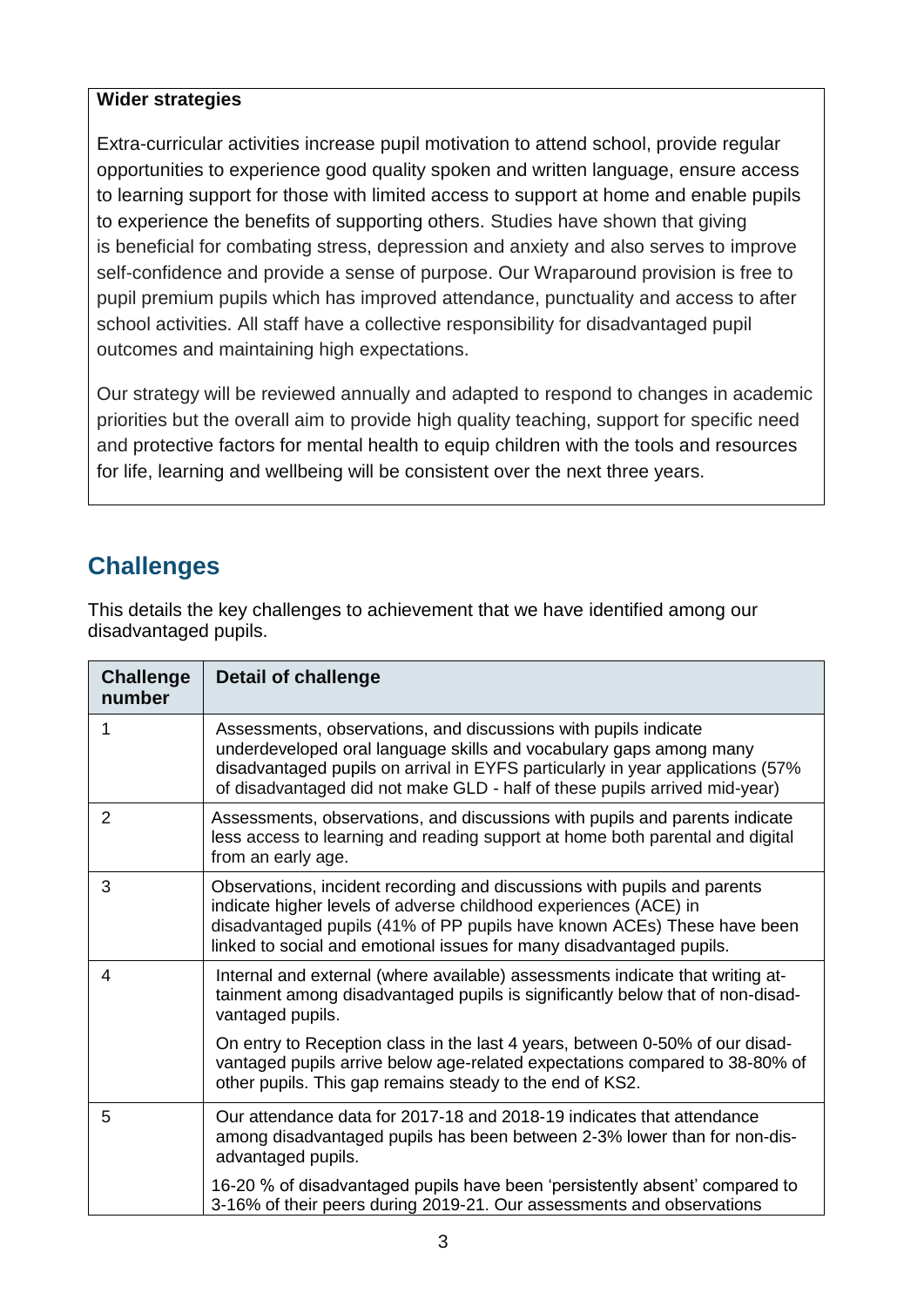| , indicate that absenteeism is negatively impacting disadvantaged pupils' |
|---------------------------------------------------------------------------|
| progress.                                                                 |

### **Intended outcomes**

This explains the outcomes we are aiming for **by the end of our current strategy plan**, and how we will measure whether they have been achieved.

| <b>Intended outcome</b>                                                                                                           | Success criteria                                                                                                                                                                                       |
|-----------------------------------------------------------------------------------------------------------------------------------|--------------------------------------------------------------------------------------------------------------------------------------------------------------------------------------------------------|
| Disadvantaged pupils achieve in line with their<br>peers at St Felix by the end of EYFS                                           | GLD is the same for this group as the wider<br>cohort (National 2019 72%)<br>(small cohort size can create anomalies)                                                                                  |
| Gap between reading outcomes for<br>disadvantaged and non-disadvantaged<br>narrows at both KS1 and KS2                            | KS2 Reading outcomes for disadvantaged<br>pupils are in line with national (National<br>2019 73%)<br>KS1 Reading outcomes for disadvantaged<br>pupils are in line with national (National              |
|                                                                                                                                   | 2019 75%)<br>(small cohort size can create anomalies)                                                                                                                                                  |
| Disadvantaged pupils are facilitated to take<br>an active part in the wider life of the school in<br>equal measure to their peers | All school led extra-curricular activities<br>include at least 9.9% disadvantaged pupils                                                                                                               |
| Writing provision within school ensures<br>disadvantaged pupils can achieve in line with<br>their peers                           | KS2 Writing outcomes for disadvantaged<br>pupils are in line with national (National<br>2019 78%)<br>KS1 Writing outcomes for disadvantaged<br>pupils are in line with national (National<br>2019 69%) |
|                                                                                                                                   | (small cohort size can create anomalies)                                                                                                                                                               |
| Pupils with persistent absence have help and<br>support to increase their attendance                                              | Persistent absence rates amongst<br>disadvantaged pupils are comparable to<br>persistent absence rates amongst non-<br>disadvantaged pupils                                                            |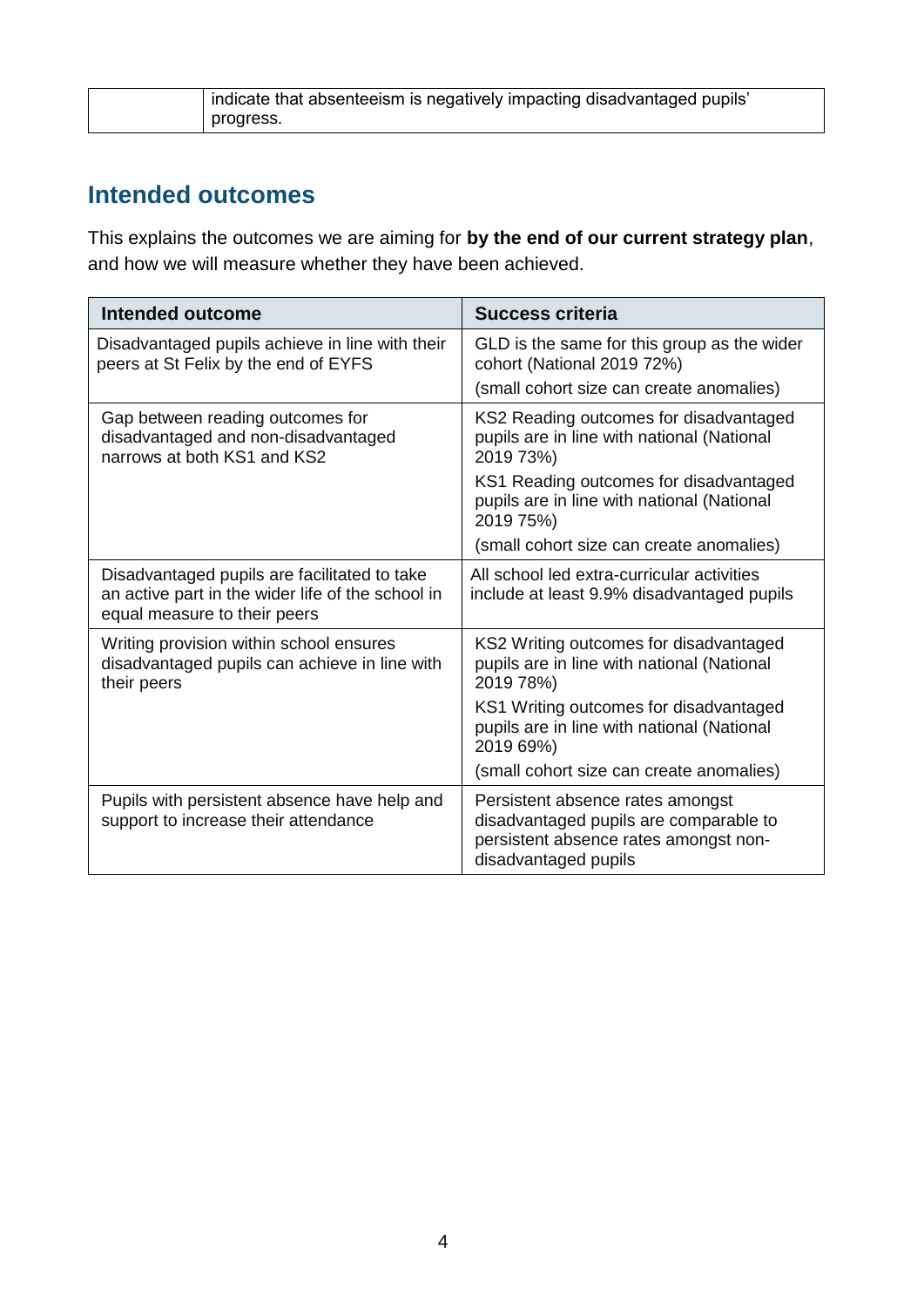## **Activity in this academic year**

This details how we intend to spend our pupil premium (and recovery premium funding) **this academic year** to address the challenges listed above.

#### **Teaching (for example, CPD, recruitment and retention)**

Budgeted cost: £ *7463 each year*

| <b>Activity</b>                                                                                                                                                                                      | <b>Evidence that supports this</b><br>approach                                                                                                                                                                                                                                                                                                                                                                                                                                                                           | <b>Challenge</b><br>number(s)<br>addressed |
|------------------------------------------------------------------------------------------------------------------------------------------------------------------------------------------------------|--------------------------------------------------------------------------------------------------------------------------------------------------------------------------------------------------------------------------------------------------------------------------------------------------------------------------------------------------------------------------------------------------------------------------------------------------------------------------------------------------------------------------|--------------------------------------------|
| Designated phonics lead<br>across KS1- effectively<br>implement a systematic<br>phonics programme                                                                                                    | The use of a systematic phonics<br>programme is supported by very<br>extensive evidence. Seven meta<br>analyses which include studies of<br>5-7-year-old<br>pupils<br>have<br>the<br>consistently<br>demonstrated<br>impact of<br>phonics<br>on<br>early<br>reading <sup>1</sup> .                                                                                                                                                                                                                                       | 2                                          |
| PiXL and Insight used for<br>diagnostic testing and<br>analysis - Target teaching<br>and support by accurately<br>assessing pupil needs                                                              | Three studies have shown that<br>prompt identification of a pupil's<br>literacy<br>specific<br>needs<br>and<br>provision of appropriate support<br>are critical to ensuring sustained<br>progress. Diagnostic assessment<br>makes teaching more efficient by<br>ensuring that effort is not wasted<br>on rehearsing skills or content that<br>a pupil already knows well.<br>This approach can be used for<br>high- and low-attaining pupils and<br>whole-class<br>for<br>targeted<br>and<br>interventions. <sup>2</sup> | 1, 2 and 4                                 |
| High quality CPD in the<br>pedagogy of reading and<br>writing-Ensure that<br>professional development<br>effectively builds knowledge,<br>motivates, develops<br>techniques, and embeds<br>practice. | A systematic review concluded the<br>more mechanisms professional<br>development<br><i>includes</i><br>and<br>effectively implements, the larger<br>likely<br>impact<br>its<br>on<br>pupil<br>attainment. Our current CPD to<br>support the teaching of reading<br>and writing includes all some<br>mechanisms from all of the four<br>groups. $3$                                                                                                                                                                       | $2$ and $4$                                |

<sup>-</sup><sup>1</sup> *EEF Improving Literacy at KS1*

<sup>2</sup> *EEF Improving Literacy at KS2*

<sup>3</sup> *Effective Professional Development Guidance EEF*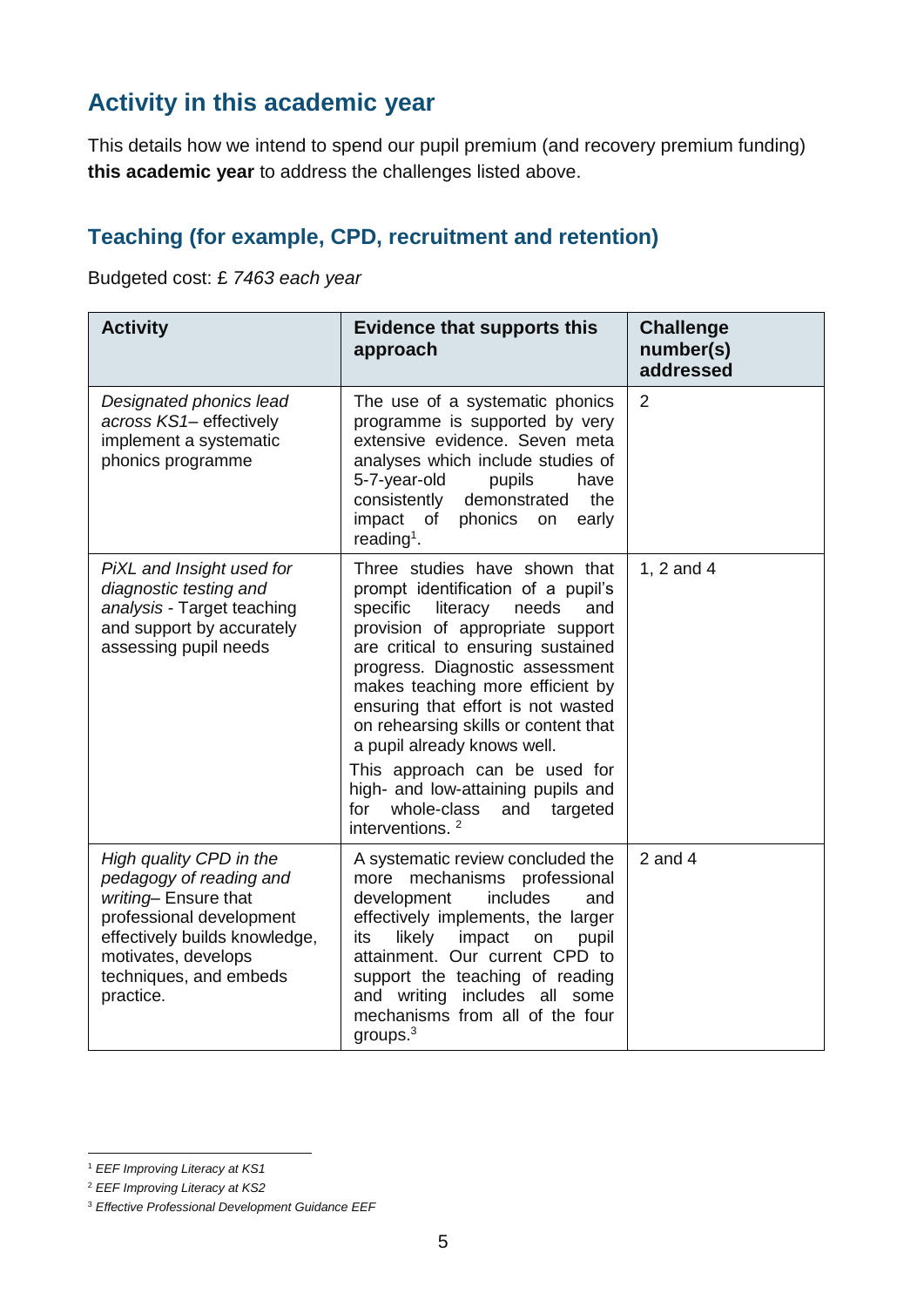#### **Targeted academic support (for example, tutoring, one-to-one support structured interventions)**

Budgeted cost: £ 22802 each year

| <b>Activity</b>                                                                                                                   | <b>Evidence that supports this</b><br>approach                                                                                                                                                                                                                                                                                           | Challenge number(s)<br>addressed |
|-----------------------------------------------------------------------------------------------------------------------------------|------------------------------------------------------------------------------------------------------------------------------------------------------------------------------------------------------------------------------------------------------------------------------------------------------------------------------------------|----------------------------------|
| Teaching Assistants in KS2<br>- Use TAs to help pupils<br>develop independent<br>learning skills and manage<br>their own learning | DISS and EDTA trials into the use<br>of Teaching Assistants (TAs)<br>showed the efficacy of teaching<br>assistant in promoting student<br>progress was achieved through<br>rotating the roles of TA and<br>teacher, making TAs a visible part<br>of the teaching during the whole<br>class deliver and providing teaching<br>triage. $4$ | 2 and 4                          |

#### **Wider strategies (for example, related to attendance, behaviour, wellbeing)**

Budgeted cost: £11050 each year

| <b>Activity</b>                                                                                                                                                                                                               | <b>Evidence that supports this</b><br>approach                                                                                                                                                                                                                                                                                                                                     | <b>Challenge</b><br>number(s)<br>addressed |
|-------------------------------------------------------------------------------------------------------------------------------------------------------------------------------------------------------------------------------|------------------------------------------------------------------------------------------------------------------------------------------------------------------------------------------------------------------------------------------------------------------------------------------------------------------------------------------------------------------------------------|--------------------------------------------|
| Free access to Wraparound<br><b>Provision - Reinforce SEL</b><br>skills through whole-school<br>ethos and activities                                                                                                          | When<br>routines<br>messages,<br>and<br>strategies are aligned across the<br>and whole-school<br>classroom<br>setting, students learn and apply<br>social and emotional skills more<br>rapidly and more effectively. The<br>extended day enables our pupils to<br>work with a wider range of peers and<br>experience the same values in a<br>less structured setting. <sup>5</sup> | 3 and 5                                    |
| ELSA training and<br>supervision - Improvements<br>appear more likely when<br>SEL approaches are<br>embedded into routine<br>educational practices and<br>supported by professional<br>development and training<br>for staff. | Social and emotional learning<br>approaches have a positive impact,<br>on average, of 4 months' additional<br>progress in academic outcomes<br>over the course of an academic<br>year. This finding, however, has<br>very low security, so we will be<br>monitoring the efficacy of ELSA in<br>our settings. <sup>6</sup>                                                          | 3                                          |

<sup>-</sup><sup>4</sup> *Effective Professional Development Guidance EEF*

<sup>5</sup> *EEF Improving Social and Emotional Learning in Primary Schools*

*<sup>6</sup> EEF Improving Social and Emotional Learning in Primary Schools*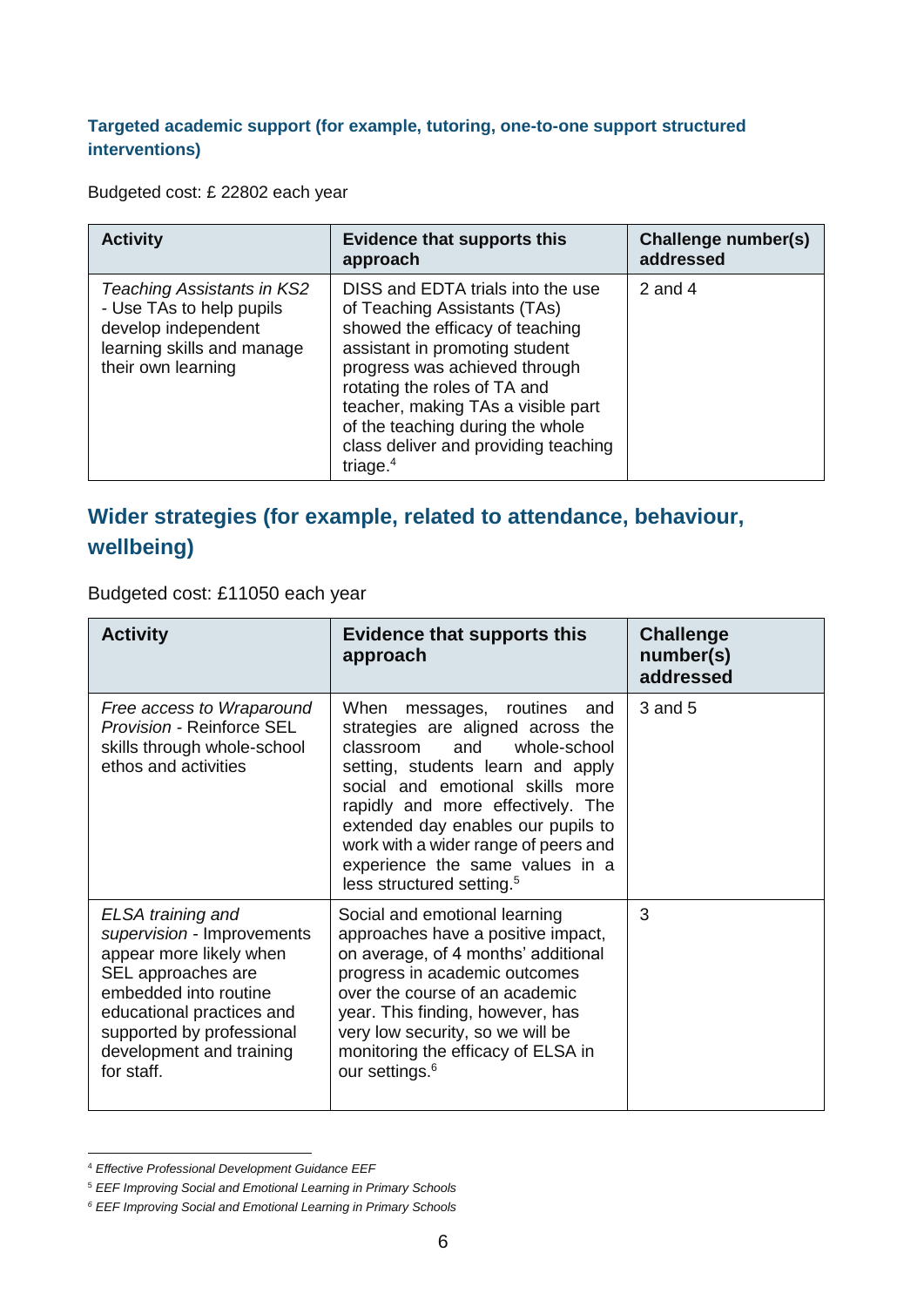| <b>Support of Educational</b><br>Welfare Officer - Offer more<br>sustained and intensive<br>support where needed                                                                                        | Reviews of the evidence identify<br>why families can be perceived as<br>'hard to reach' and what services<br>can do to address this. Parents'<br>isolation from services may be<br>involuntary or voluntary. Immediate<br>barriers commonly relate to:<br>• where and when support is<br>delivered<br>• how an offer is communicated<br>Having a positive relationship<br>through the Education Welfare<br>Officer enables us to respond to<br>these barriers and provide flexible<br>location and timing of services and<br>make services welcoming and less<br>intimidating <sup>7</sup> | 5          |
|---------------------------------------------------------------------------------------------------------------------------------------------------------------------------------------------------------|--------------------------------------------------------------------------------------------------------------------------------------------------------------------------------------------------------------------------------------------------------------------------------------------------------------------------------------------------------------------------------------------------------------------------------------------------------------------------------------------------------------------------------------------------------------------------------------------|------------|
| Supporting costs for<br>disadvantaged pupils,<br>including school visits<br>funding and music tuition.                                                                                                  | A large review of evidence related to<br>SEL concludes that going beyond<br>the curriculum to consider the whole<br>school is needed for maximising<br>positive impacts. <sup>8</sup>                                                                                                                                                                                                                                                                                                                                                                                                      | 2, 3 and 5 |
| Psychological and<br>Therapeutic Services - Team<br>Pupil The evidence indicates<br>that there is particular<br>promise for approaches that<br>focus on improving social<br>interaction between pupils. | Good self-awareness is associated<br>with reduced difficulties in social<br>functioning and fewer externalising<br>problems, in particular aggression.<br>Two areas that teachers can support<br>children's<br>knowledge<br>οf<br>are<br>emotions, and ability to express<br>emotions. <sup>9</sup>                                                                                                                                                                                                                                                                                        | 3          |

**Total budgeted cost: £** *41315*

-

<sup>7</sup> *EEF working with parents to support learning*

*<sup>8</sup> EEF Improving Social and Emotional Learning in Primary Schools*

*<sup>9</sup> EEF Improving Social and Emotional Learning in Primary Schools*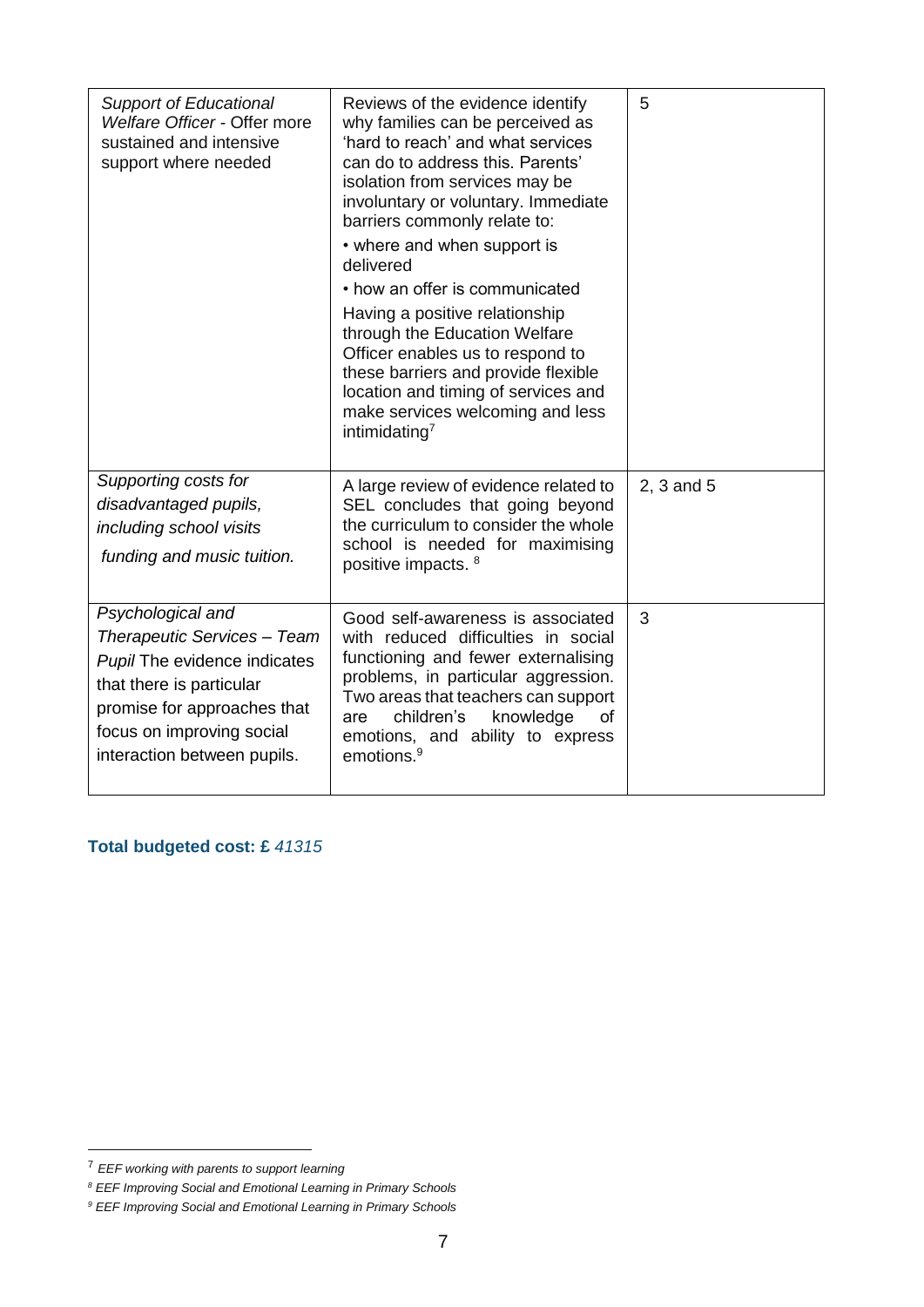## **Part B: Review of outcomes in the previous academic year**

### **Pupil premium strategy outcomes**

This details the impact that our pupil premium activity had on pupils in the 2020 to 2021 academic year.

*Due to COVID-19, performance measures have not been published for 2020 to 2021, and 2020 to 2021 results will not be used to hold schools to account.* 

Last year teaching assistant time was used to deliver interventions during periods of recovery and whole class teaching during Lockdown – both academic and pastoral support was required. KS2 outcomes - In school tracking of pupils receiving PPG:

PP outcomes: Y6 (7 pupils)

R 29% (14% GDS)

W 29% (0% GDS)

M 29% (14% GDS)

This strategy may appear to have limited success but all of the pupils did achieve in line with their starting points except in GDS writing. The strategic use of TA support enabled those pupils previously on track to maintain their trajectory through effective home learning support and recovery actions in school.

Before and After School 'wrap around care' provided opportunities for anxious parents to keep their children in school and avoid the busier times of the day.

|                   | <b>Attendances</b> |
|-------------------|--------------------|
| Pupil Premium     | 94.04%             |
| Not Pupil Premium | 97.51%             |

-

Although lower this was a significant improvement for key pupils who improved from 60% to 89.5%. Three most regular attending pupils 98.9% 100% 99% school attendance for the year.

A second school closure for Covid 19 has led to further loss of learning for pupils<sup>10</sup> but PiXl and Insight have enabled us to identify and respond to gaps. The lower levels of

<sup>&</sup>lt;sup>10</sup> Understanding Progress in the 2020/21 Academic Year – a research report from Renaissance Learning and the Education Policy Institute *Throughout the academic year 2020/21, the research finds that pupils from disadvantaged backgrounds (primarily those eligible for free school meals at some point* in the last six years) experienced greater learning losses than their more affluent peers as a result of the *pandemic.*